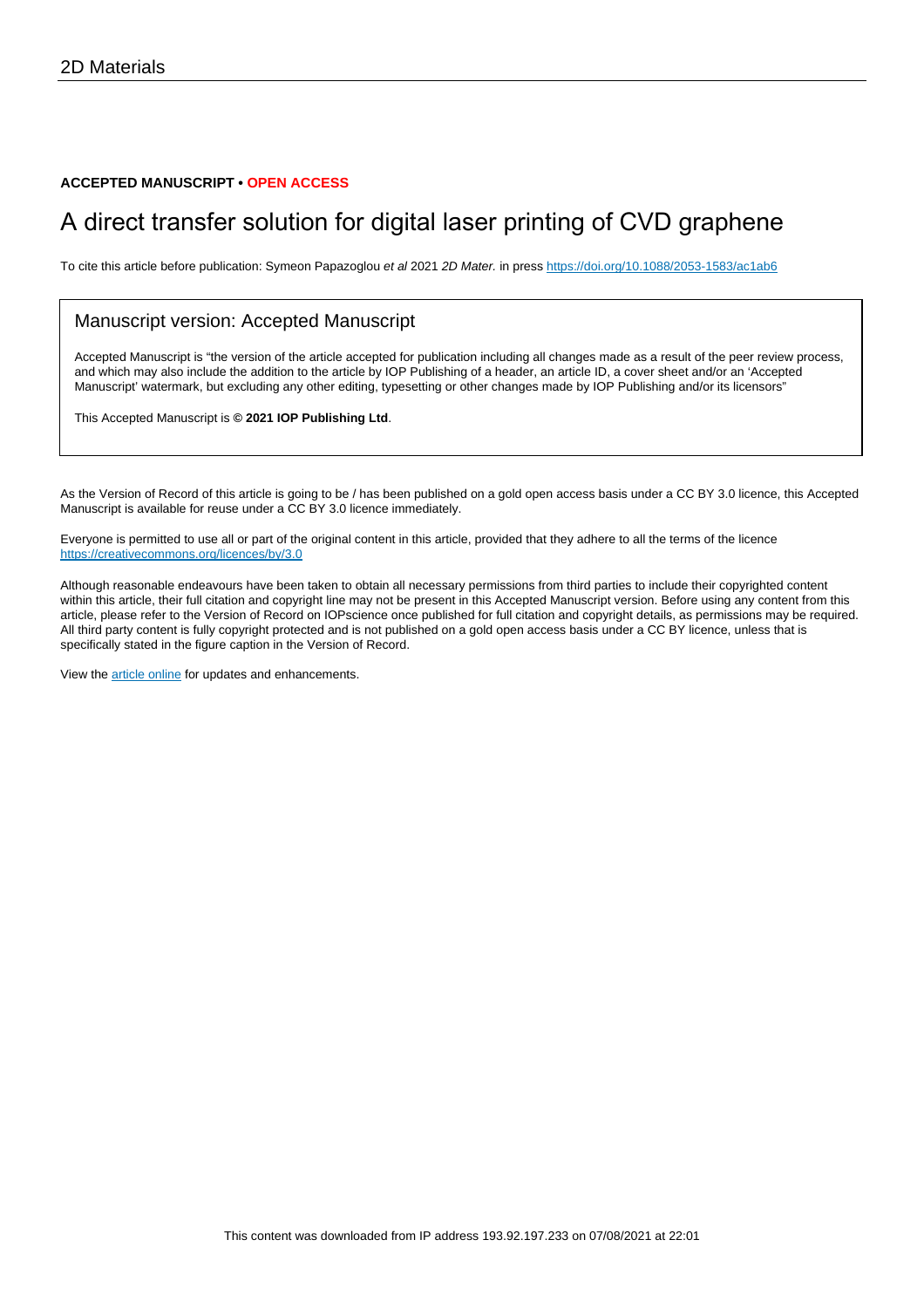# **A direct transfer solution for digital laser printing of CVD graphene**

Symeon Papazoglou<sup>1</sup>, Dimitrios Kaltsas<sup>1</sup>, Adamantia Logotheti<sup>1</sup>, Amaia Pesquera<sup>2</sup>, Amaia Zurutuza<sup>2</sup>, Leonidas Tsetseris<sup>1</sup>, Ioanna Zergioti<sup>1</sup>\*

<sup>1</sup>School of Applied Mathematical and Physical Sciences, National Technical University of Athens, Iroon Polytehneiou 9, 157 80, Athens, Greece Graphenea Headquarters, Paseo Mikeletegi 83, 20009 - San Sebastián, Spain \*corresponding author

**Keywords**: Laser Induced Forward Transfer, CVD growth, graphene, Raman mapping, Ab-Initio

Molecular Dynamics

# **Abstract**

State-of-the-art methods for printing highly resolved pixels of two-dimensional (2D) materials on technologically important substrates typically involve multiple and time-consuming processing steps which increase device fabrication complexity and the risk of impurity contamination. This work introduces an alternative printing approach based on the Laser Induced Forward Transfer (LIFT) technique for the successful digital transfer of graphene, the 2D material par excellence. Using LIFT, CVD graphene pixels of 30  $\mu$ m x 30  $\mu$ m in size are transferred on SiO<sub>2</sub>/Si and flexible polymer substrates. The potential of upscaling this novel approach by reaching sizes of up to 300 μm x 300 μm for transferred graphene patches is also demonstrated. The feasibility of laser-induced transfer of graphene is corroborated with ab initio molecular dynamics simulations which elucidate atomic-scale details of the seamless detachment of the monolayer from a metallic donor surface and its subsequent attachment to a receiver substrate. Symbol and Applies the complete particle is a symbol and the complete particle and the scheme of Applies Manuscript<br>  $\frac{1}{2}$  and  $\frac{1}{2}$  and  $\frac{1}{2}$  and  $\frac{1}{2}$  and  $\frac{1}{2}$  and  $\frac{1}{2}$  and  $\frac{1}{2}$  and  $\frac{1}{$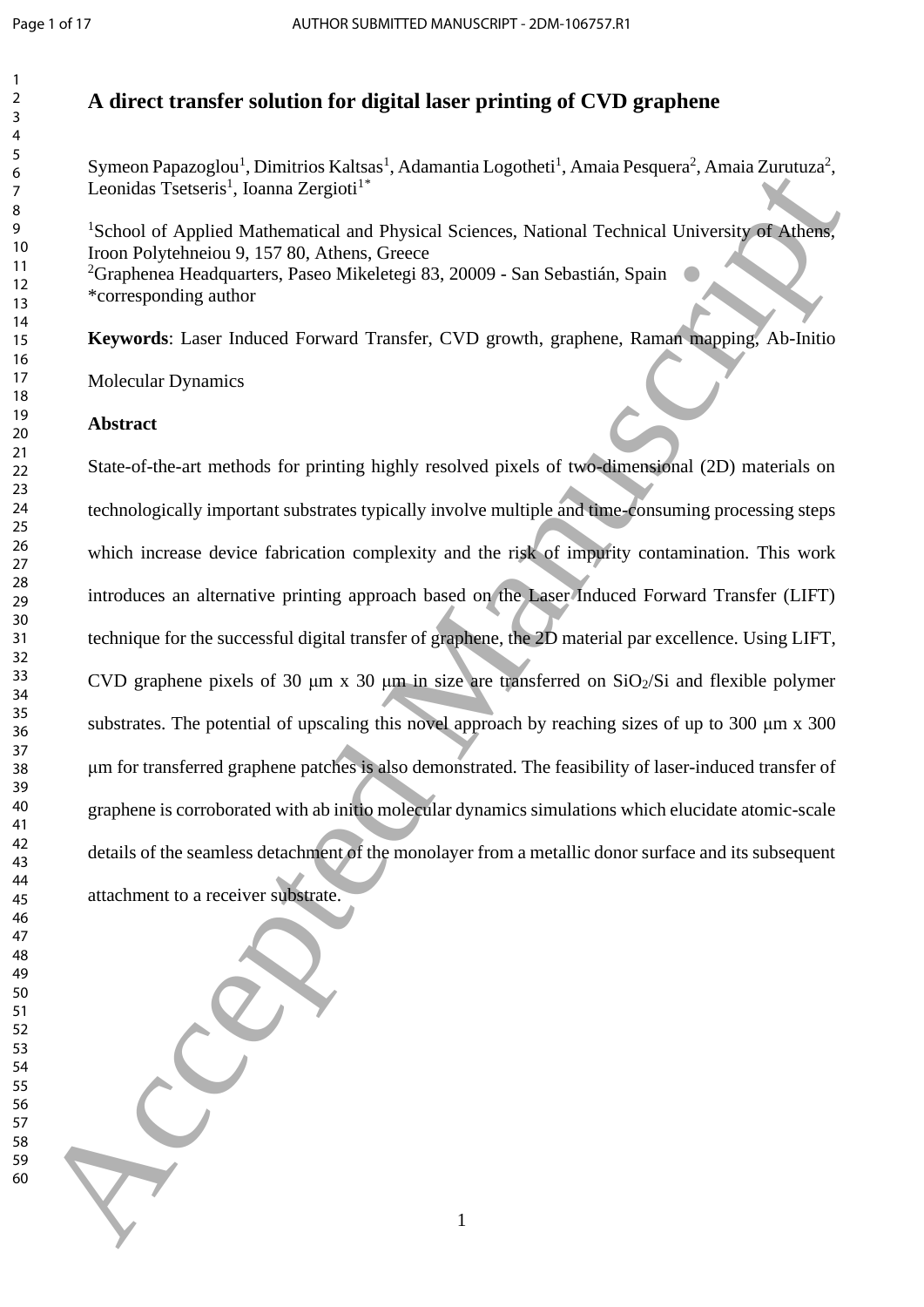# **1. Introduction**

Significant advances in recent years have ushered technology in the new era of additive manufacturing (AM) of devices for a wide range of applications. One of the most exciting AM fields is that of printed electronics, which, already at its nascent stage, has demonstrated its potential for the development of large-area, low-cost devices [1], for example, Radio Frequency Identification (RFID) sensors [2,3], touch [4,5] and wearable sensors and transistors [6,7]. The preparation of advanced electronic systems with printing techniques has key advantages over competing methods, such as decisively simpler and fewer processing steps, reduced post-processing waste, and the ability of transferring the materials of interest on either rigid or flexible substrates. By the same token, to harness the full potential of printed electronics, innovative solutions are required on how to suppress defect formation during transfer and enhance the resolution of printed patterns down to sub-micron scale, without compromising the potential for upscaling. These challenges are particularly acute in the case of two-dimensional (2D) materials (e.g. graphene), whose intriguing properties and delicate structures are generally more susceptible to degradation when they are subjected to common types of physical and chemical treatments in established transfer techniques [8,9]. manufacturing (AM) of devices for a wide range of applications. One of the nost exciting AM fields<br>
is that of primad electronics, which, already at its nascent stage, has demonstrated its potential<br>
is that of primad ele

To date, the most widely used methods to transfer graphene grown with Chemical Vapor Deposition (CVD) on metal substrates involve multiple processes, each carrying its own risk for unwanted modification, or even destruction of the printed specimen. Examples of such risky steps in the socalled wet-transfer methods are the chemical removal of any polymer employed as temporary support layer, the etching of the supporting metal foil (e.g. Cu, Ni), the transfer of graphene to the substrate of choice, and, finally, the removal of any solvent residues through high-temperature annealing [10,11]. On the other hand, solvent-free dry-transfer approaches have their own challenges to meet, e.g., the complete removal of any polymer stamps which may be used to facilitate the transfer [12,13], or the control of damage caused by the physical delamination of graphene when it is peeled off a metal substrate [14,15]. Furthermore, even if a relatively clean transfer is achieved by any means, the design of advanced printed electronics with high level of architectural complexity and functionality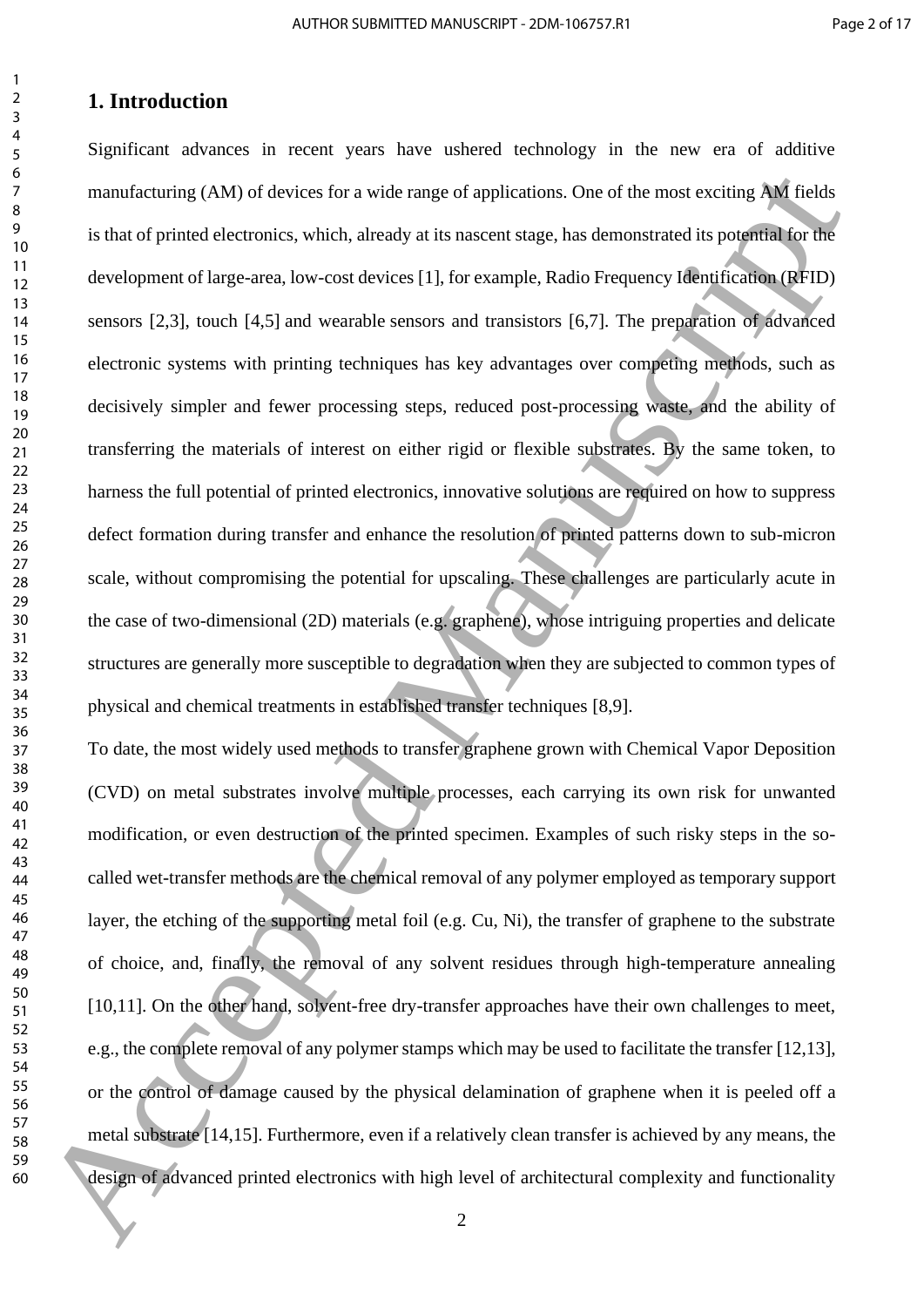poses yet another challenge, that of obtaining well-defined and site-specific transferred patterns. For this matter, photolithography can provide good control over printed features, but, unfortunately, it also increases the cost of the overall fabrication and the likelihood of impurity insertion during the removal of polymer photoresists [16].

Based on the above, there is clearly a need to bring in alternative methods for the fabrication of electronics utilizing 2D materials. Here, we demonstrate the potential of the Laser Induced Forward Transfer (LIFT) technique to set a new paradigm for the seamless and digital transfer of graphene and, possibly, other 2D materials. The LIFT approach has a long history and an impressive record of printing a broad range of materials e.g., metals  $[17]$ , fullerene  $(C_{60})$  crystallites, carbon nanotubes [18], polymer/carbon nanotube composites [19] and graphene oxide films [20]. In this relatively simple one-step process a laser pulse can force a controlled amount of the material of interest to detach from a so-called donor substrate (or, simply, donor) and be transferred to a receiver substrate forming pixels whose size and form are determined by the geometrical features of the laser spot. The underlying physical mechanisms involve typically the absorption of laser energy by the electrons of the donor, transfer of this energy to the lattice, rapid heating of the donor, generation of a pressure wave that leads to the expansion of its subsurface area and eventual ejection of surface material towards the receiver [21]. Often, an intermediate layer, called Dynamic Release Layer (DRL), is placed between the donor substrate and the material under transfer to facilitate the absorption of laser light at particular wavelengths [22]. Given that these surface phenomena can be highly destructive (unless they are tuned properly), it is not a priori clear that the technique can be used to transfer atomic-thick layers in their pristine form. also increases the cost of the overall fibrication and the likelihood of impurity insertion during the<br>
scanood of polymer photocosists [16],<br>
19<br>
19<br>
19<br>
19 Based on the above, then is obsertly a need to bring in alterna

<span id="page-3-0"></span>To open the way for the versatile LIFT approach to find wide application on the dry printing of delicate two-dimensional materials (without any simultaneous co-deposition of other, e.g., support materials), there is a need to demonstrate that such transfer is not just feasible, but that it can also be of high quality. In order to take real advantage of laser-induced printing in the fabrication of devices, spatial resolution of transferred patches down to the sub-micron scale and the ability of printing on-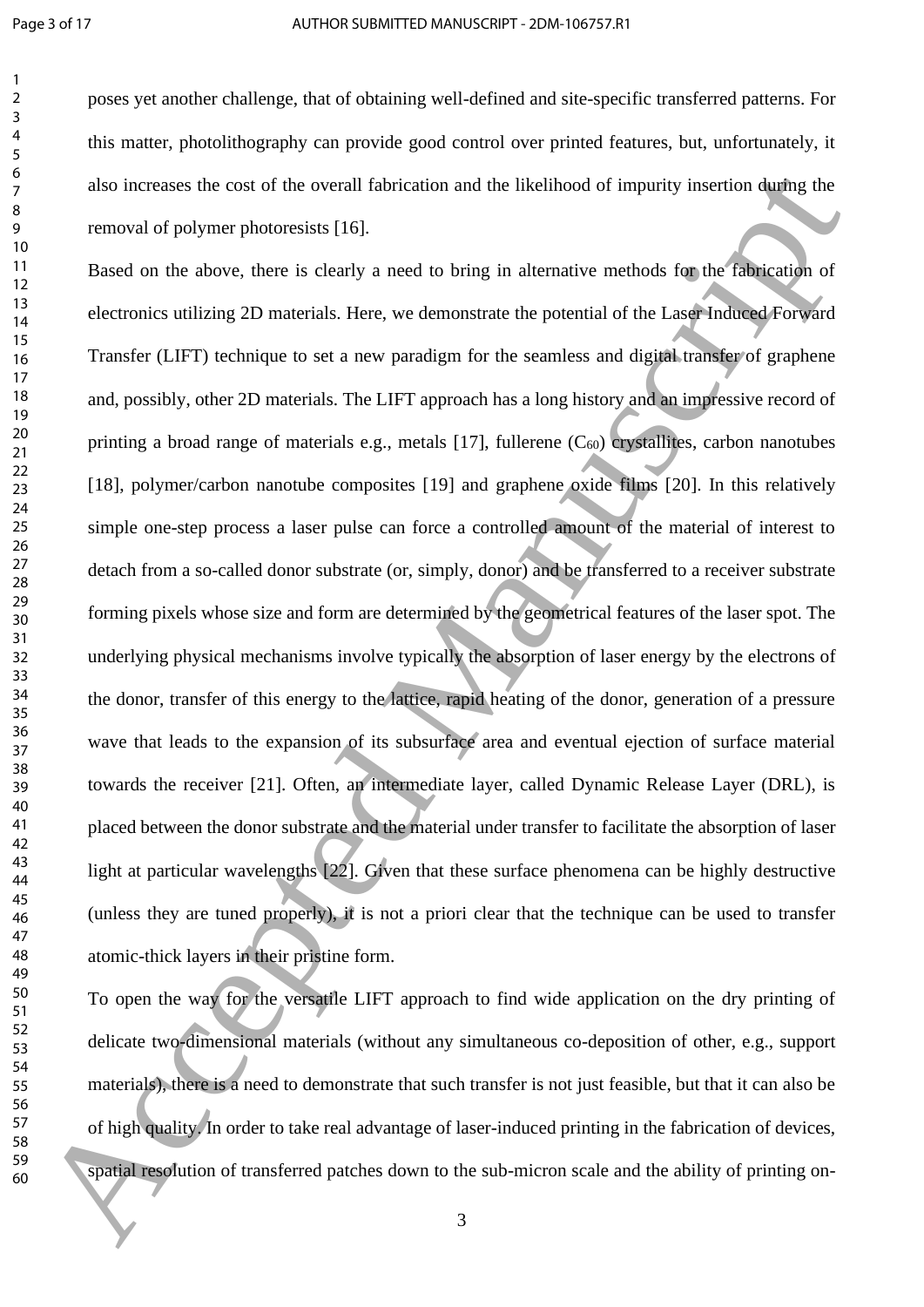<span id="page-4-3"></span><span id="page-4-2"></span><span id="page-4-1"></span><span id="page-4-0"></span>demand arrays of largely defect-free pixels are sine-quo-non requirements, which, to our knowledge, have not been met yet for graphene or any other 2D material. On the first issue of feasibility, there has been a limited number of encouraging and highly motivating previous studies which reported laser-induced transfer of graphene, albeit together with a polymer support. For example, in previous notable experiments, Smits et al. [23] and Yoo et al. [24] used laser-induced transfer techniques to co-transfer single layers of graphene together with a thin polymer (PMMA) layer. More recently, Praeger et al. demonstrated the transfer of graphene using the Laser Induced Backward Transfer (LIBT) technique, however without being able to transfer a concrete, non-fragmented pixel and without avoiding the introduction of defects during the printing process that downgraded the quality of the transferred graphene [25]. Another example includes the laser transfer of crumpled fragments of CVD graphene using a blister-based laser transfer method by Komlenok et al. [26]. It is worth mentioning that lasers play a vital role in the synthesis of graphene also through the so-called Laser-Induced Graphene (LIG) method [27, 28]. By irradiating polymers with suitable laser light, the LIG method typically produces bulky graphene samples at reduced processing time and cost, but it is inferior to CVD when it comes to the preparation of high-quality single- or few-layer graphene. While these first attempts to transfer graphene with laser-based techniques are exciting and encouraging, the litmus test for any new AM technique is the successful printing of defect-free pixels in a controlled and scalable way. In this work, we show that it is possible, under the right conditions, to forward transfer solely graphene, and avoid the undesired co-transferring of any polymer films or DRL fragments. We thus demonstrate the first case of digital printing of this archetypal 2D material with high resolution ( $\mu$ m) on technologically important SiO<sub>2</sub>/Si and flexible polydimethylsiloxane (PDMS) substrates, without the need of post-transfer processing steps. The term "high resolution" in this study refers to the well-defined dimensions and shape of the printed graphene pixels. It should be noted at this point that the growth of graphene by CVD on Ni films with thicknesses smaller than 100 nm is a challenge. The root of the problem pertains to the enhanced evaporation of Ni and solubility of C at the high temperatures required for the growth in the ultrathin case. This boen a limited number of encouraging and highly motivating persions studies which research lase-induced transfer of graphene. allott togather with a polymer support. For example, are provided the studies applicate of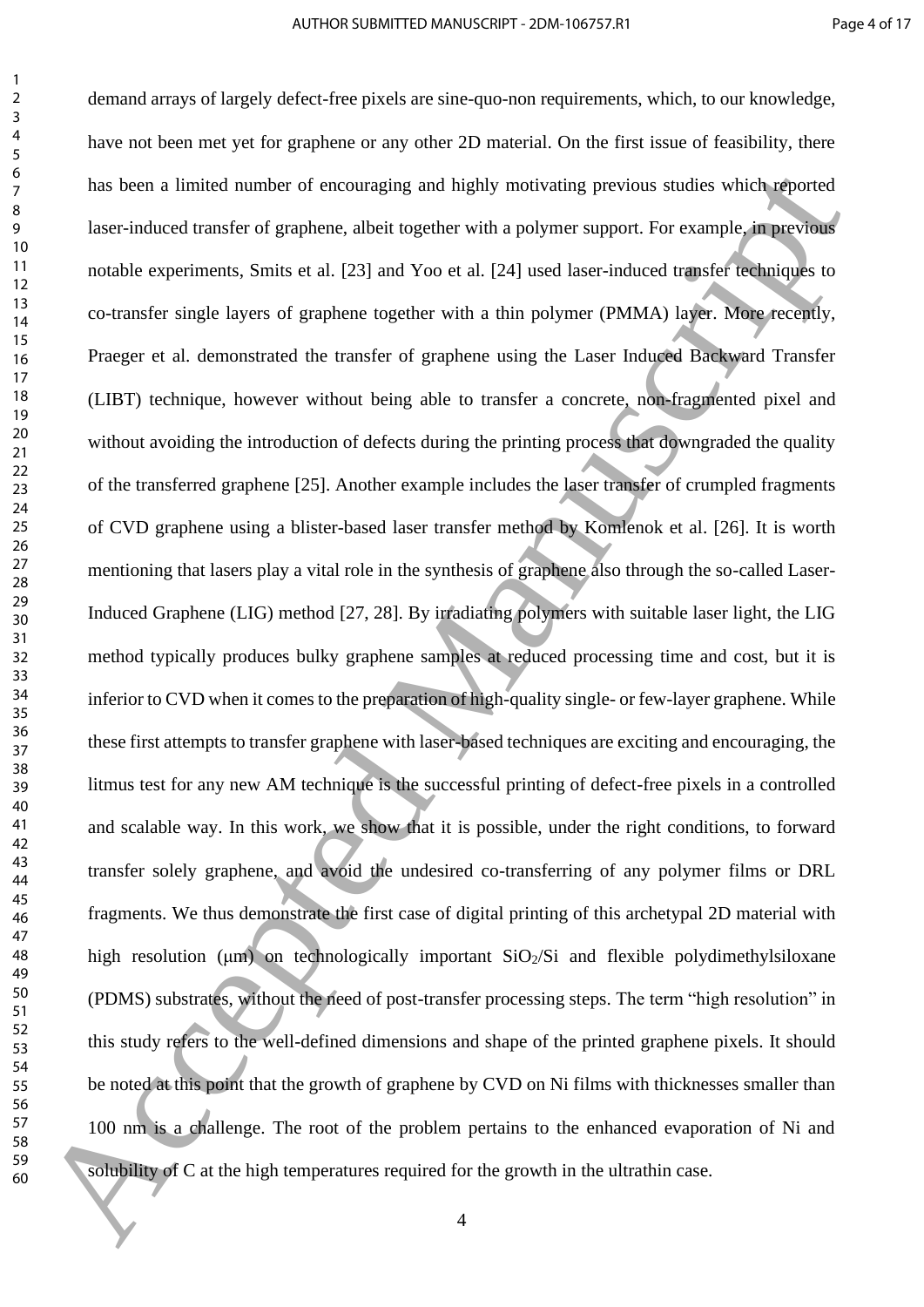On the theory side, the possibility of using intense light to pattern graphene or exfoliate it from graphite has been probed with Molecular Dynamics (MD) simulations. For example, Xiong et al. [29] employed classical MD calculations coupled with the so-called two-temperature model to describe how ultrafast lasers can pattern graphene with desired nano-grooves through ablation. Moreover, Jeschke et al. [30] showed with MD studies based on the tight-binding method that, under conditions simulating fs laser pulses, intact graphene sheets can be removed from graphite. A similar conclusion was reached using ab initio MD techniques by Miyamoto and coworkers for the so-called photoexfoliation of graphene from graphite [31]. On the other hand, the main topic of the present work, i.e. transfer of graphene from a donor metallic surface to a dielectric substrate has not received, to our knowledge, any dedicated theoretical attention so far. We have thus employed ab initio Molecular Dynamics (AIMD) simulations to confirm that, when the right amount of energy is deposited by a laser on a metallic (Ni) substrate with a graphene overlayer, the latter can be ejected from the Ni surface and get then attached to a  $SiO<sub>2</sub>$  receiver, without any defects or impurities formed on the graphene sheet during the whole process. completed classical MD calculations coupled with the so-called two-temperature model to describe<br>bow ultrafast lasers can pattent graphene with desired nano-grosses through abitaion Mechanism<br>19<br>10 Becohe cal. (30) showed

#### **2. Experimental methods**

#### **Preparation of LIFT donor substrates**

Graphene was grown on a poly-crystalline copper (Cu) foil catalyst (18 μm) via chemical vapor deposition using a Cold Wall CVD Reactor from Aixtron. The Cu foil was chemically treated and thermally annealed prior to the graphene growth at 1000 °C and at low pressure using methane as the carbon source. The graphene was transferred from the Cu foils to Ni coated (50 nm) quartz substrates using a standard wet transfer process where a poly(methyl methacrylate) (PMMA) layer is first applied onto the graphene/Cu followed by etching of the Cu foil. After cleaning the PMMA/graphene film in water to remove any excess Cu etching solution, the film is placed on the Ni coated quartz substrate by submerging the substrate in water. Finally, the PMMA is removed using acetone.

# **LIFT experimental setup**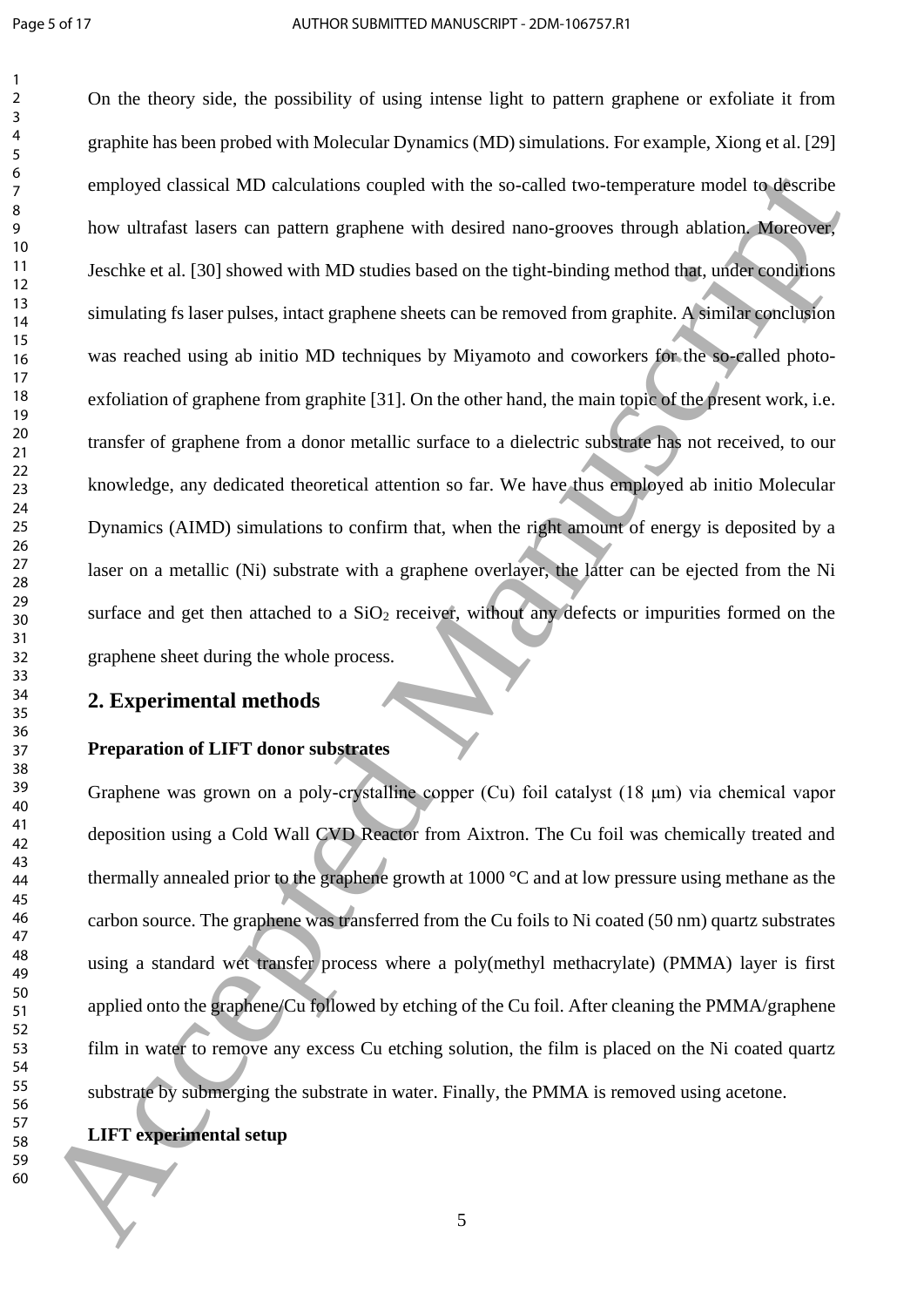Laser printing experiments were performed using an in-house developed laser printing setup. The 3rd harmonic of a pulsed Nd:YAG (8 ns) laser in single-shot mode was employed for all printing experiments. The experiments were performed at the image plane and a square mask was used to produce a demagnification ratio of 0.015 and to enable the projection of a 2 mm x 2 mm square into a 30 μm x 30 μm square at the image plane located 450 μm below the focal point of the objective lens (30 mm focal length). A number of experiments were carried out under reduced pressure conditions (few tens of mbar), generated from a rotary pump (Alcatel Adixen), using a custom-made vacuum cage and a digital Pirani gauge to monitor the pressure during printing. The donor and the receiver substrates were kept at near contact throughout the printing process.

#### **Ab Initio Molecular Dynamics Simulations**

For Ab Initio Molecular Dynamics (AIMD) simulations we used the code Vienna Ab initio Simulation Package (VASP), the Perdew–Burke–Ernzerhof (PBE) exchange-correlation functional, projector augmented waves, and the DFT-D2 method, to include van der Waals interactions. A detailed description can be found in the supplementary material.

#### **Characterization**

Micro-Raman spectra have been recorded using the Renishaw inVia Reflex microscope operating at 514 nm using a 50x objective lens with 0.8 μm laser spot diameter on the sample. The laser power was kept at 0.3 mW to avoid heating of the material during the measurements. Raman spectra were collected within the 1000-3200  $cm^{-1}$  region and acquisition time was 10 s with 2 accumulation rounds for each spectrum. SEM measurements have been performed using the ultra-high resolution JEOL JSM-7401f Field Emission Scanning Electron Microscope (FESEM), with an accelerating voltage  $\leq$ 2 kV. The samples have been characterized without any prior metallization step. AFM measurements have been performed using the Veeco diInnova 840-012-711 operating at tapping mode. experiments. The experiments were performed at the image phare and a square mask was used to<br>produce a demagnification ratio of 0.015 and to suble the projection of a 2 mm x 2 mm square mask<br> $\frac{10}{2}$  and pan s 30 pm s x

# **3. Results and discussion**

Since previous attempts to transfer graphene using laser pulses resulted in, either graphene cotransferred with protective layers (e.g. PMMA) [23,24], or irregular and defective patterns [25,26],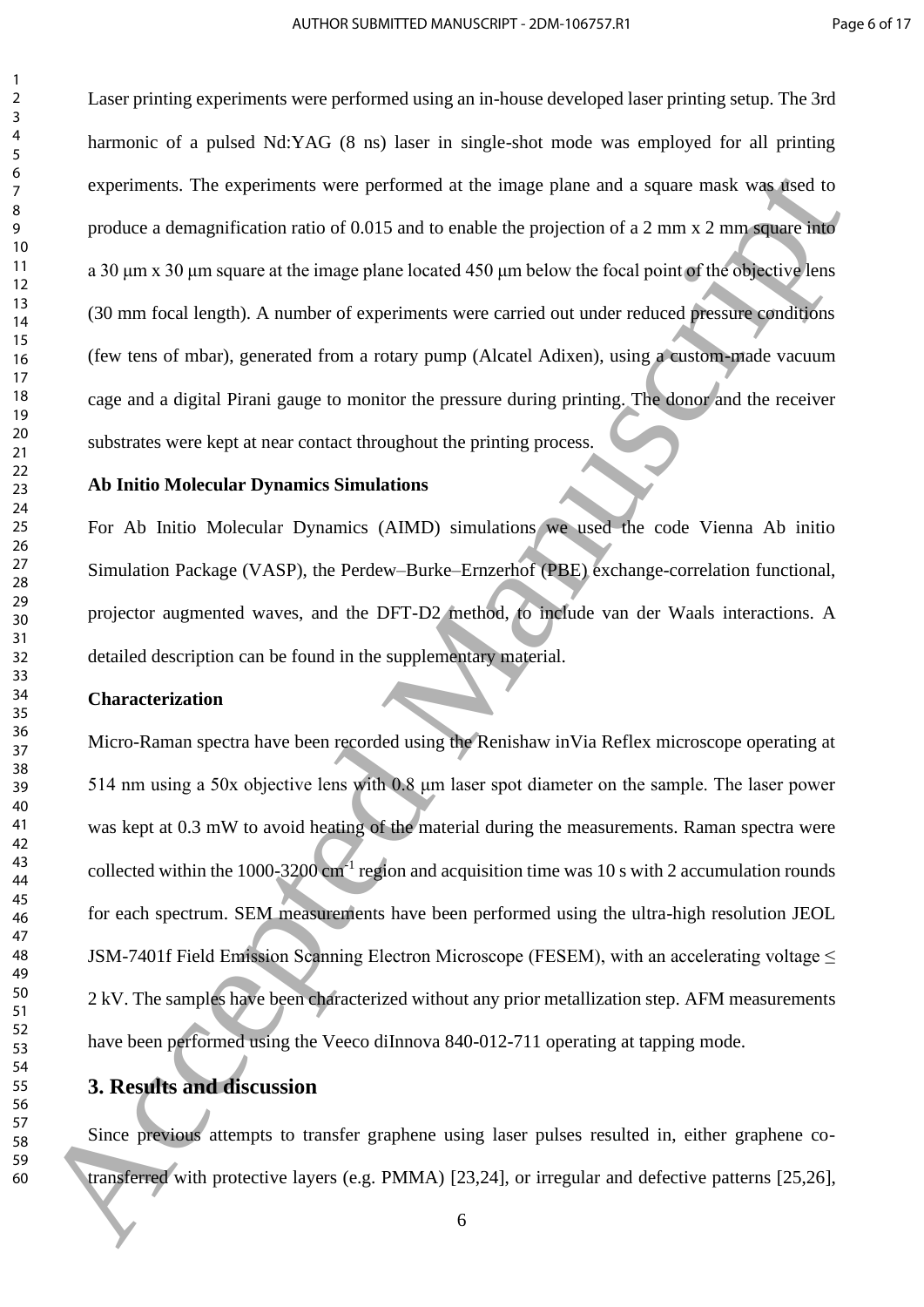we focused on identifying the key parameters that would preserve the shape and quality of graphene after transfer. For the laser printing experiments, the quartz/Ni/graphene configuration is used as donor substrate (Figure 1). Ni is not the only metal which can be applied on the donor substrate to facilitate the transfer since other refractory metals can be used as well. It was selected in the present work because it absorbs the incoming laser wavelength (355 nm) and can thus trigger the initial stage of the transfer.



<span id="page-7-0"></span>**Figure 1.** Schematic representation of single step laser transfer of CVD graphene. CVD grown graphene is placed on a quartz/Ni substrate. A laser pulse is then projected on the Ni Dynamic Release Layer and transfers a selected part of single layer graphene on the surface of the  $SiO<sub>2</sub>/Si$  substrate.

The applied laser energy density (*El*) is an important factor that enables successful deposition within an optimum window between two threshold values. Below the lower threshold *El*, no transfer occurs. In our case, i.e. for single layer graphene on Ni, this minimum  $E_l$  is measured at 20 mJ/cm<sup>2</sup>, whereas slightly higher values  $(30 \text{ mJ/cm}^2)$  lead to partial transfer (supplementary material Fig. S1a). On the other hand, energy densities above the upper limit of  $100 \text{ mJ/cm}^2$  result to violent ablation of Ni and the transferred species are predominantly melted Ni nanoparticles (supplementary material Fig. S1b). Hence, the optimum energy density window is determined in the range between  $40-80$  mJ/cm<sup>2</sup> (subablation regime) and the results described in the following were obtained with an *E<sup>l</sup>* value of 50 mJ/cm<sup>2</sup>. The parameter, however, we have identified as being the most crucial in achieving the first largely defect-free transfer of graphene is the pressure under which the experiment is performed. In denote substrate. (Figure 1.). Ni is not the only metal which can be applied on the donor substrate to facilitate the transfer since other refractory metals as the used is well. It was selected in the present of the trans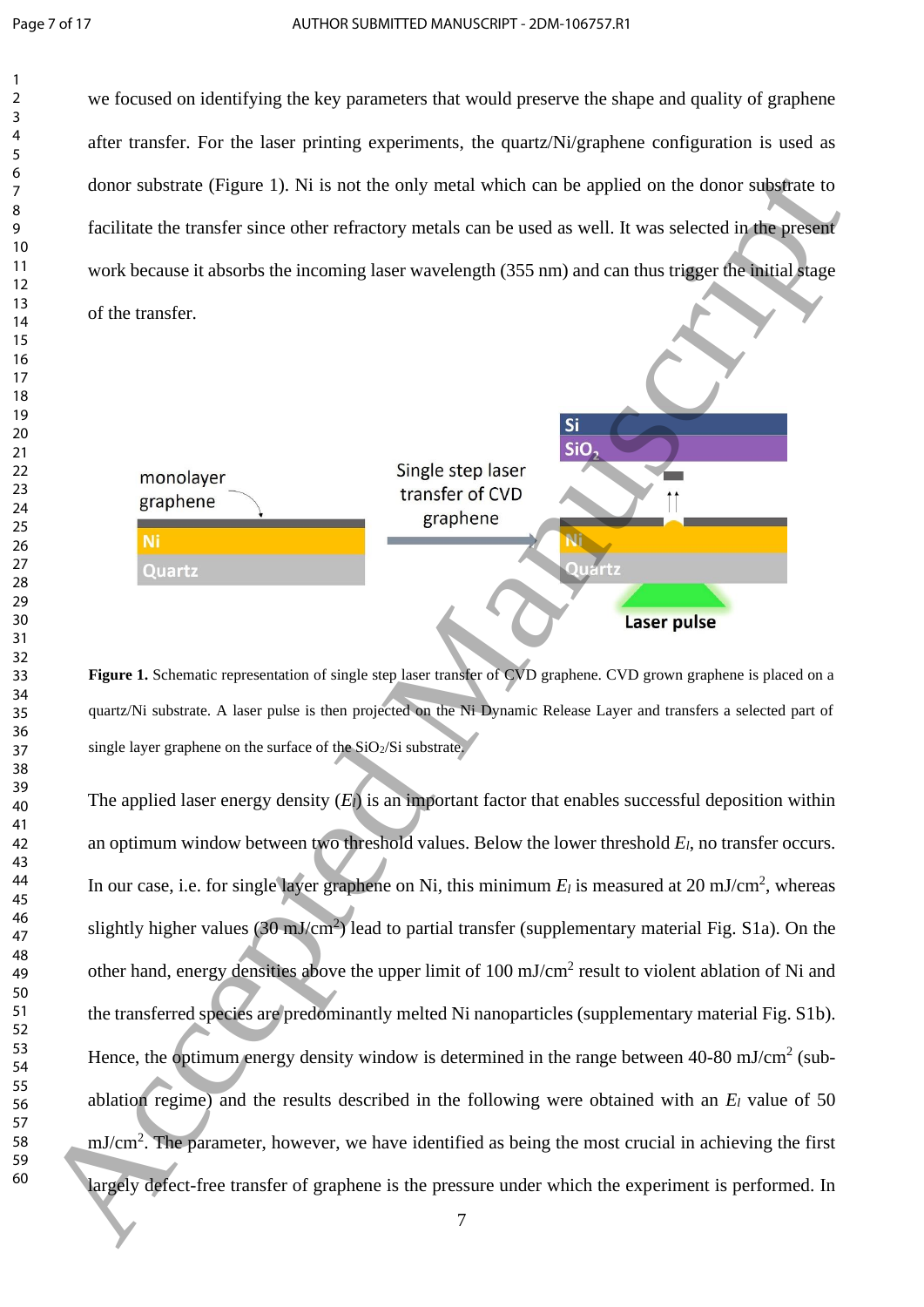particular, when LIFT is attempted under atmospheric pressure, the graphene monolayer lands on the receiver substrate in fragments and exhibits significant levels of folding (supplementary material Fig. S2a, b). These results suggest that air resistance affects adversely the transfer of an atomic-thick layer of graphene.

<span id="page-8-0"></span>On the contrary, experiments performed under a low pressure of few tens of mbar, achieve significantly better printing quality with uniform and continuous coverage of the receiver substrate by the transferred graphene monolayer (Figure 2a, b). Figure 2a, for instance, shows an array of laser printed graphene pixels onto a  $SiO<sub>2</sub>/Si$  substrate (300 nm oxide thickness), with pixel size of 30  $\mu$ m x 30  $\mu$ m at a laser fluence of 50 mJ/cm<sup>2</sup>. The printed pixels exhibit well-defined shapes that correspond to that of the projected laser beam. Further evidence in this regard is provided by the SEM image (Figure 2b) of a single graphene pixel of the array. In addition, detailed characterization with Raman spectroscopy confirms the high quality and monolayer form of these pixels.

As is known, the presence and relative intensities of the characteristic D, G and 2D peaks of graphene in Raman spectra can give a quantitative account for the number of layers and the concentration of defects in graphene samples [32,33]. Specifically, the peak intensity ratio of the 2D over the G peak (for single layer graphene usually >2) gives a simple and direct means to determine the number of graphene layers, while the D peak, a defect-induced peak, provides information related to the presence or absence of defects [33]. Figure 2d shows the Raman color map for the I2D/I<sup>G</sup> peak intensity ratio, reconstructed using 30 Raman measurements obtained from a single graphene pixel transferred on SiO<sub>2</sub>/Si (30 μm x 30 μm). The average peak intensity ratio of the 2D over the G peak is calculated at  $3.24\pm0.57$  in accordance with the reference donor substrate's (quartz/Ni/graphene) I<sub>2D</sub>/I<sub>G</sub> ratio values  $(3.57\pm0.42$ , supplementary material Fig. S3). The average G peak position is at 1588.30 $\pm$ 1.44 cm<sup>-1</sup> and has a full width at half maximum (FWHM) of  $12.25 \pm 1.62$  cm<sup>-1</sup>, while the average 2D peak position and FWHM are, respectively,  $2689.77 \pm 1.65$  cm<sup>-1</sup> and  $27.56 \pm 1.60$  cm<sup>-1</sup>. 52π, b). Those results suggest that air resistance affects adversely the transfer of natural chief layer<br>of graphene.<br>The contrary, experiments performed under a low pressure of few tens of mini-agine<br>of nice contrary, e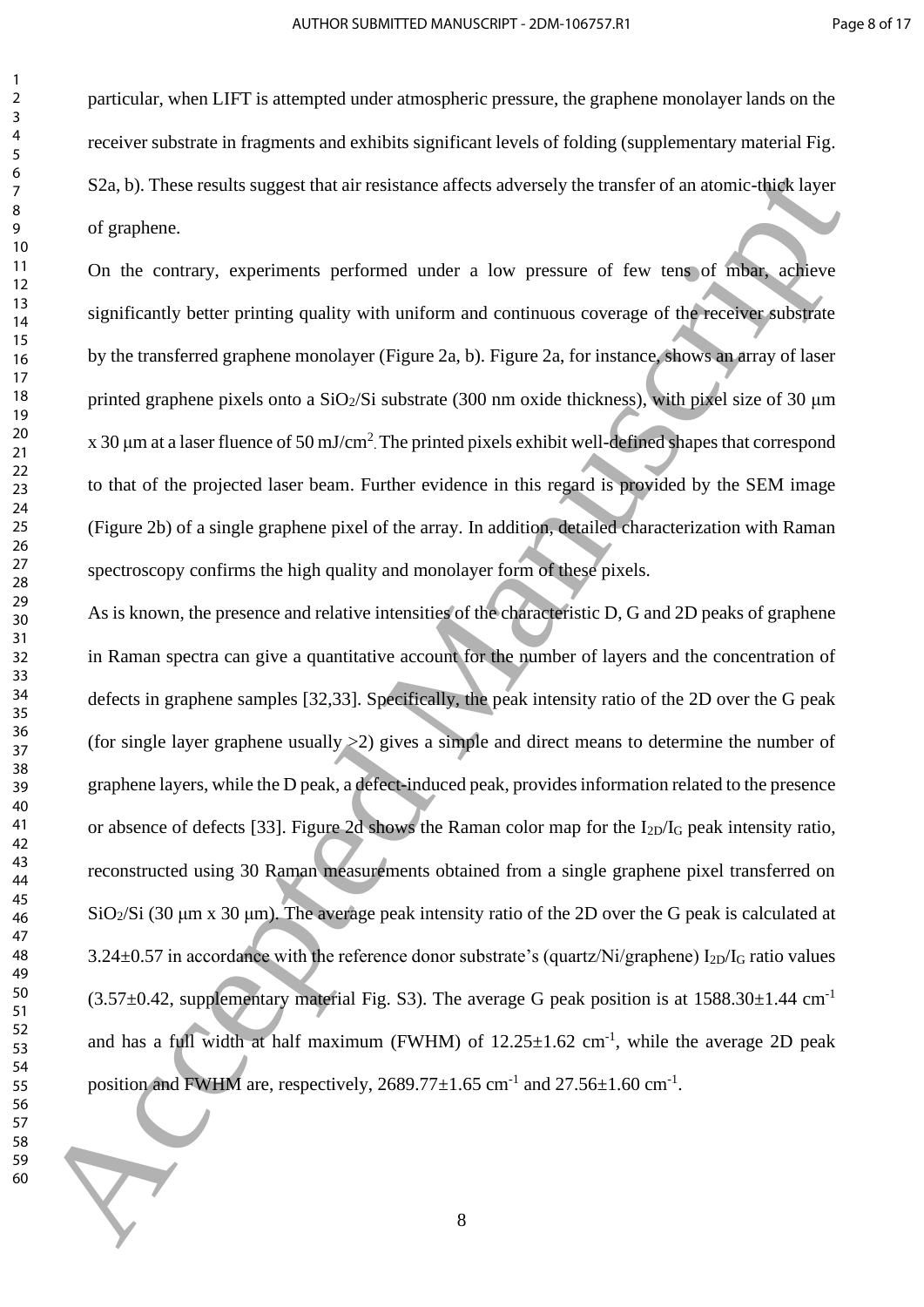

<span id="page-9-0"></span>Figure 2. Laser printing of single layer CVD graphene on SiO<sub>2</sub>/Si and PDMS and Raman color map of the printed graphene pixels. (a) Optical microscopy image of a laser printed graphene array on  $SiO<sub>2</sub>/Si$ , (b) SEM image of graphene pixel highlighted in red in (a), (c) Optical microscopy image of 4 graphene arrays printed on PDMS and comprising 10x10 graphene pixels each, (d) Raman color map of I<sub>2D</sub>/I<sub>G</sub> peak intensity ratio within a single graphene pixel printed on SiO<sub>2</sub>/Si (pixel 10 in (e)),  $\epsilon$  Raman spectra of 10 distinct laser printed graphene pixels on SiO<sub>2</sub>/Si.

<span id="page-9-1"></span>To investigate the reproducibility of the laser printing process, in terms of graphene uniformity as well as the layer structure and morphology among 100 LIFT printed graphene pixels (30 μm x 30 μm in size each), we employed micro-Raman spectroscopy. Figure 2e, presents Raman spectra from 10 distinct graphene pixels LIFT printed on  $SiO<sub>2</sub>/Si$  and each spectrum corresponds to a single measurement taken from one random point within each pixel. In this case, the ratio comprising the average intensities of the 2D over the G peak is 3.00±0.31. The G (2D) peak has an average position at  $1590.86 \pm 0.92$  cm<sup>-1</sup> (2692.01 $\pm$ 1.01 cm<sup>-1</sup>) and a FWHM of  $13.00 \pm 1.14$  cm<sup>-1</sup> (29.60 $\pm$ 1.17 cm<sup>-1</sup>). The absence of the defect-induced D peak  $(\sim 1350 \text{ cm}^{-1})$  [34], indicates that no noticeable defects are introduced during the laser transfer process. What is especially important for any technological application and for upscaling of the technique is the fact that these advantageous Raman results are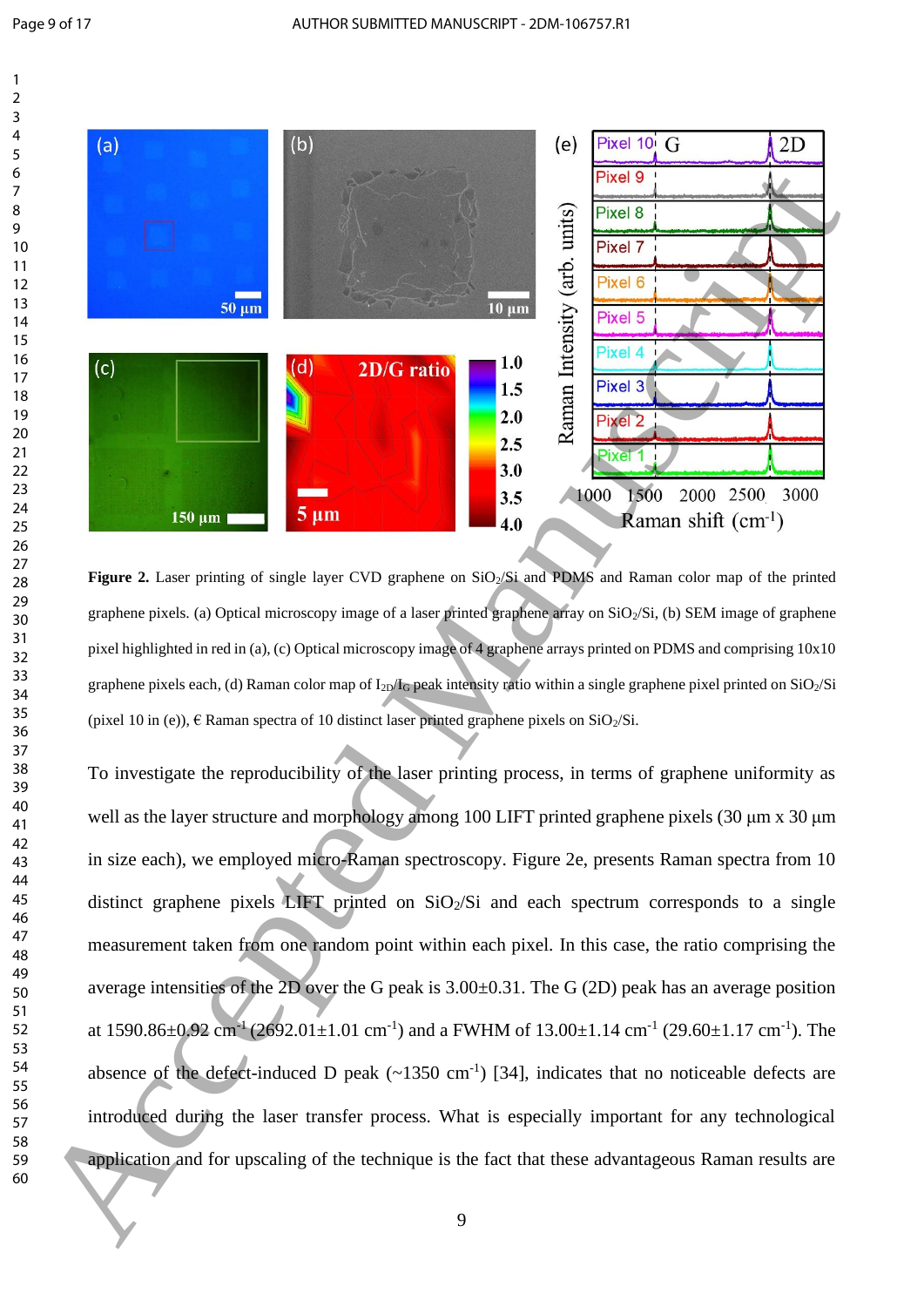common to all 10 different pixels offering clear evidence that LIFT-induced deposition of graphene can be highly controllable and reproducible. The small deviation in the G and 2D peak positions between the average values from the different pixels lies within the range of fluctuations and due to unintentional electron or hole doping [34]. The Raman color map in Figure 2d demonstrates uniform monolayer graphene coverage of the  $SiO<sub>2</sub>/Si$  substrate after laser printing, confirmed also through Atomic Force Microscopy (AFM) measurements (supplementary material Fig. S4), which were obtained under tapping mode operation and gave an average thickness of 0.4 nm for the laser printed graphene features. Apart from transferring onto a  $SiO<sub>2</sub>/Si$  substrate, we have also achieved printing of graphene pixels on a flexible substrate, namely PDMS. Figure 2c displays four arrays of transferred graphene on PDMS. Each array comprises 100 graphene pixels and covers an area of approximately 300 μm x 300 μm (0.6 mm x 0.6 mm in total for the four arrays). Hence, the LIFT technique is suitable not only for transferring graphene with high resolution (printed graphene pixels 15 μm x 15 μm in size can be seen in supplementary material Fig. S5) but also for the coverage of larger -millimeter size- areas with single layer graphene patterns. The compatibility with PDMS also proves that the process can be combined with temperature sensitive substrates which are important in printed electronics applications. between the average val[u](#page-9-0)es from the different pixels lies within the range of fluctuations and the to<br>
unimational electron or hole doping [34]. The Raman color map in Figure 2d domonstrate multimeral<br>
10<br>
10<br>
10<br>
10 Abom

The experimental demonstration of laser-induced transfer of graphene poses, in turn, the challenge of establishing also a theoretical proof-of-principle for this process. In particular, there is a challenge to identify mechanisms which can be triggered when a laser deposits the right amount of energy on a metallic (Ni) substrate and enables the detachment of a graphene overlayer in a defect- and impurityfree form. To this end, we have performed AIMD simulations within the Density Functional Theory (DFT) approach, one of the best tools to probe the atomic-scale phenomena of interest with high accuracy. Details of the method can be found in the supplementary material. Even though the interaction of laser light with matter in LIFT experiments is a very complex phenomenon [22,35], with electronic and lattice excitations happening at multiple time and length scales (the study of which is beyond the scope of DFT), the decisive final step that could trigger the ejection of a 2D overlayer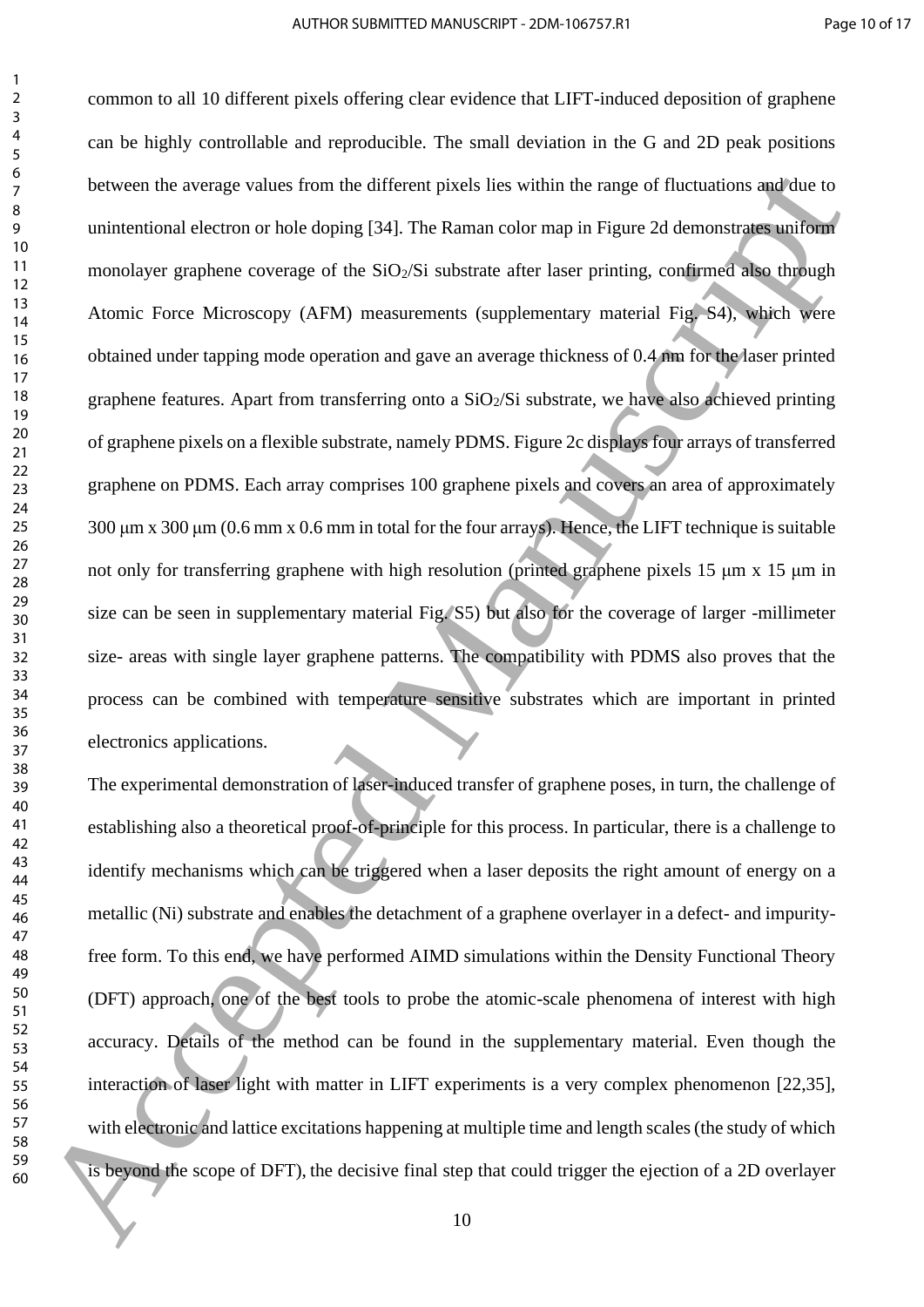pertains to the arrival of the laser-induced pressure wave at the vicinity of the surface. In the present work, we focus exactly on this key stage and model the front of the wave by adding to the thermal velocities of atoms in the third subsurface layer of Ni an extra velocity component in the z-direction as described in the SI. In this way, we can adjust the areal density *Ein* of the excess kinetic energy (i.e. in addition to the thermal energy) the subsurface area acquires when the laser-induced wave arrives. Given that the laser deposits its energy in a much larger part of the donor, *Ein* has to be only a small fraction of the laser fluence applied in the experiments in order for the simulations to be realistic. The main findings of the AIMD simulations are presented in Figure 3 where three different scenarios are identified depending on *Ein* (in the SI we provide corresponding movies with full details of the processes described below). In particular, for a low  $E_{in}$  value of 0.37 mJ/cm<sup>2</sup> (Figure 3a) the outward expansion of the subsurface area pushes the graphene overlayer to a maximum average distance of 3.5 Å away from the surface of Ni, but fails to instigate transfer of graphene as the latter eventually relaxes back to the initial physisorbed configuration. In contrast, for a large *Ein* value of 2.30 mJ/cm<sup>2</sup> (Figure 3c), the graphene overlayer is pushed away from the surface, but, a significant number of Ni surface atoms are also ejected from the metallic surface and fly away as unwanted adatom impurities on graphene. velocitie[s](#page-12-0) of atoms in the third subsurface hayer of Ni an extra velocity component in the zwitter<br>time as described in the SL In this way, we can adjust the acad density  $E_0$  of the excess kinetic group Take<br>
10 Maditio

The most important result, however, is obtained for an intermediate  $E_{in}$  value of 0.47 mJ/cm<sup>2</sup>. In this case, and as shown in Figure 3b, a defect- and impurity-free graphene monolayer reaches, after 2400 fs from the initial time t<sub>0</sub> of the simulation, an average distance of about 11 Å away from the surface. At this point, the overlayer can be considered as fully detached because interactions with the Ni surface practically vanish at such large separation distances. We note that this optimal *Ein* value (0.47  $mJ/cm<sup>2</sup>$ ) is a small fraction of the experimental fluences (40-80 mJ/cm<sup>2</sup>) needed for successful transfer. Given that the energy is deposited by the laser on a much bigger volume of the metallic substrate than the one corresponding to the initial velocity field described above, the fact that the calculated *Ein* value is a portion of the experimental fluence required for transfer strengthens further the AIMD results as a theoretical proof-of-concept.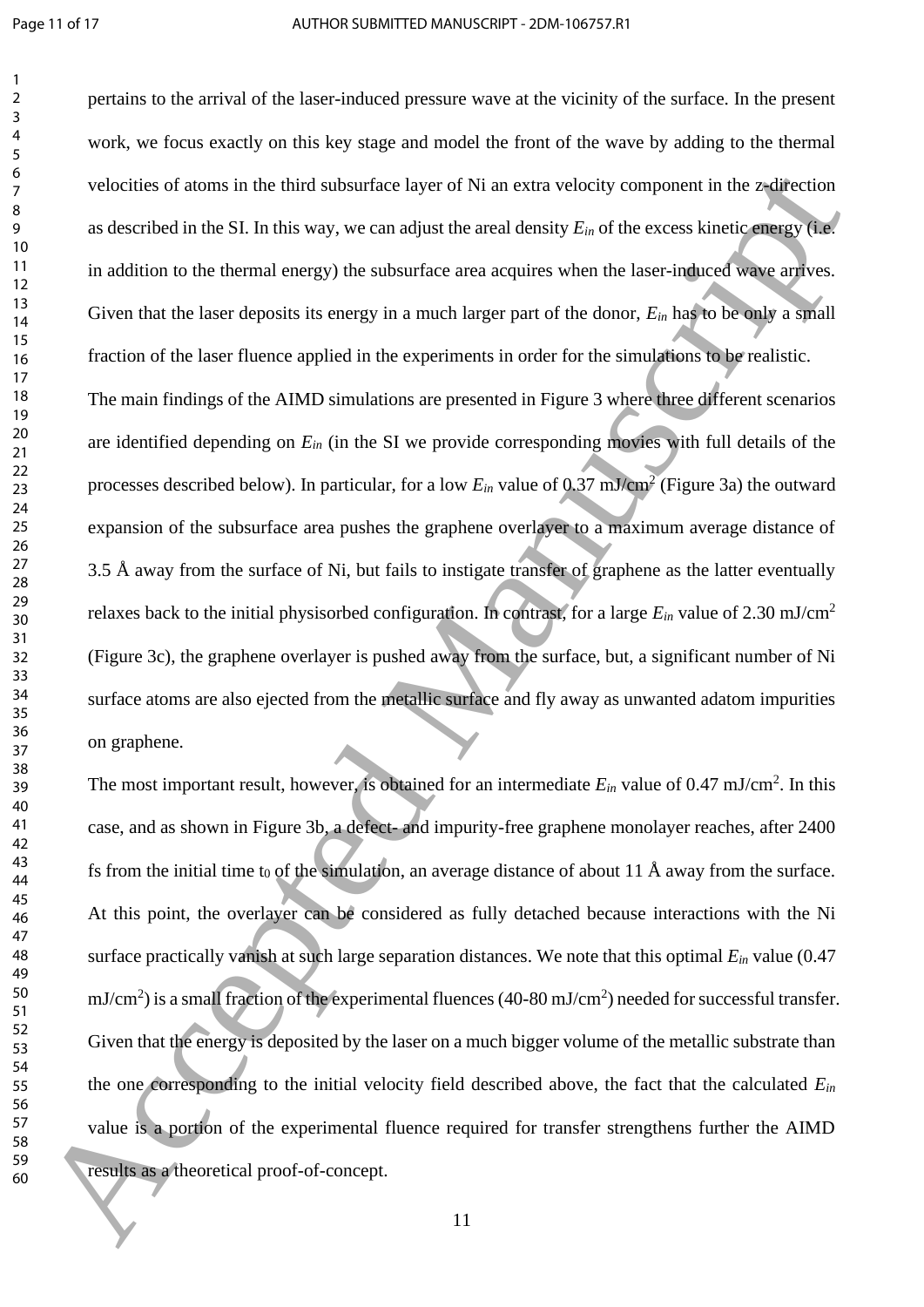

<span id="page-12-0"></span>**Figure** 3. Snapshots depicting the evolution of the graphene/Ni system at different timesteps during AIMD simulations. The initial excess kinetic energy in the subsurface area is (a)  $0.37 \text{ mJ/cm}^2$ , (b)  $0.47 \text{ mJ/cm}^2$  and (c)  $2.30 \text{ mJ/cm}^2$ . [Ni: green, C: grey spheres].

The center of mass of the ejected graphene monolayer shown in Figure 3b moves with a speed of 220 m/s. This value falls within the range of measured ejection velocities in various LIFT experiments, validating to a certain extent the approximations we employed in modelling the deposited energy in the subsurface area [36,37]. Using the exact same configuration of Figure 3 (in terms of position and velocity of each graphene atom) as input, we performed a second round of AIMD simulations, whereupon the detached graphene monolayer arrives at a  $SiO<sub>2</sub>$  receiver substrate. When the graphene sheet hits the  $SiO<sub>2</sub>$  receiver, it undergoes rapid equilibration to a practically flat configuration with an average distance of 3 Å from the receiver (Figure 4).

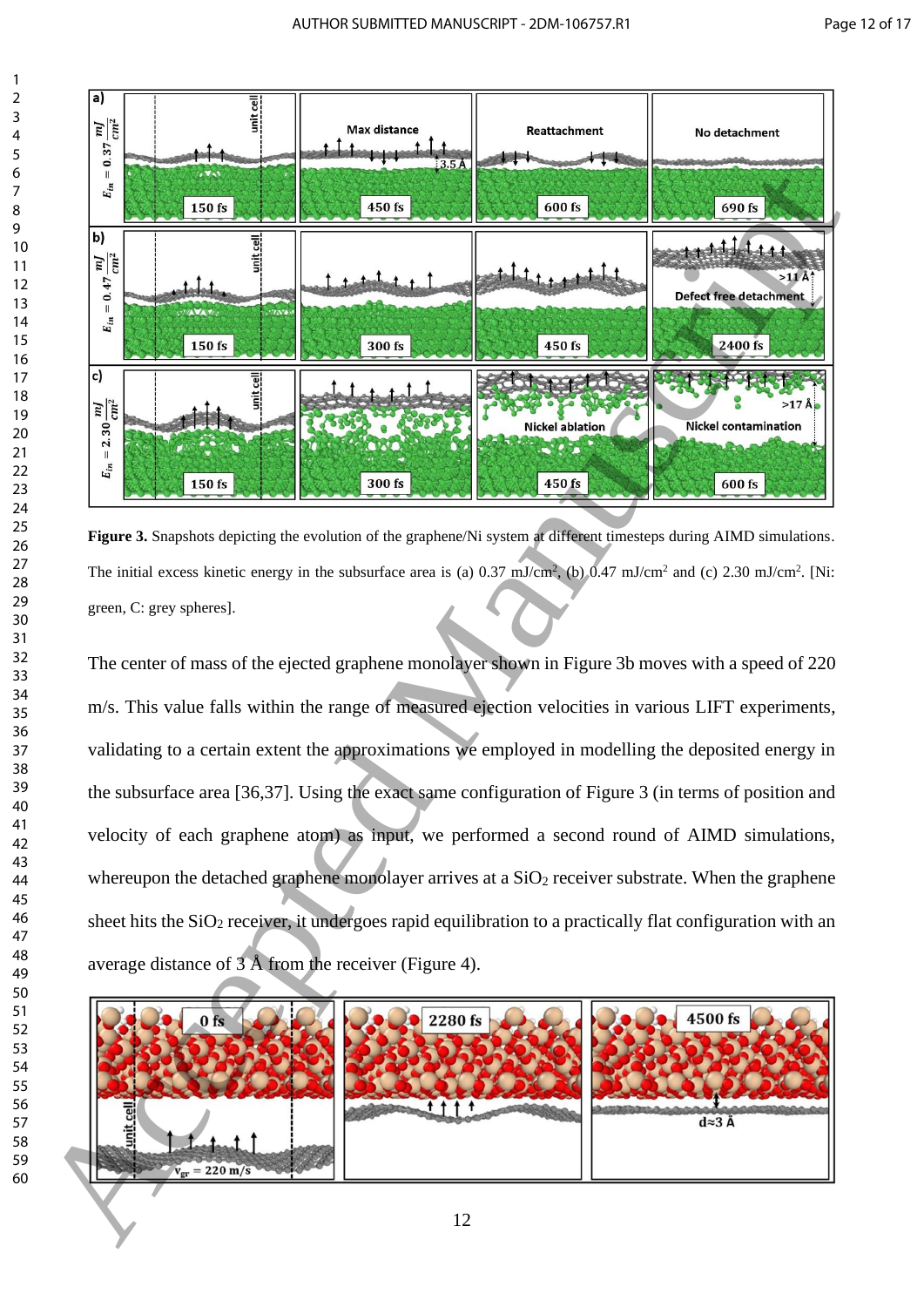<span id="page-13-0"></span>**Figure 4.** AIMD simulation snapshots depicting the approach and attachment of a graphene monolayer to a SiO<sub>2</sub> receiver substrate. The deposited graphene sheet equilibrates quickly to an approximately flat configuration which has an average distance d of 3 Å from the silica surface. [C: grey, Si: light orange, O: red, H: white spheres]

This last deposition step completes the picture emerging from the simulations, in agreement with the experimental results described above, on the feasibility of defect-free detachment of graphene from the donor and its smooth attachment on the receiver.

# **4. Conclusions**

In summary, we have demonstrated the capacity of the LIFT technique to achieve the selective, defect-free and digital transfer of CVD-grown graphene without the need for post-printing processing steps. Raman color mapping and SEM characterization, along with high-level ab initio molecular dynamics simulations, revealed that LIFT can enable, in a reproducible manner, the seamless ejection of a graphene monolayer from a donor Ni surface and its attachment on a receiving  $SiO<sub>2</sub>$  or polymer substrate. We have thus shown that LIFT can meet key open challenges in the rapidly expanding field of printed electronics by offering a novel, cost-effective and time-efficient approach for the highresolution transfer of two-dimensional materials both on conventional Si and flexible substrates. observe to a Acce[pt](https://orcid.org/0000-0001-6341-4495)[e](https://orcid.org/0000-0001-6376-0224)[d](https://orcid.org/0000-0002-4910-8018) monotone (i.e. app. 3): high comparison with the sympathesis of the properties of the sympathesis of the sympathesis of the sympathesis of the sympathesis of the sympathesis of the sympathesis of the

# **ORCID iDs**

Symeon Papazoglou https://orcid.org/0000-0002-4910-8018 Dimitrios Kaltsas https://orcid.org/0000-0001-8348-6971 Adamantia Logotheti https://orcid.org/0000-0003-1473-2141 Amaia Pesquera https://orcid.org/0000-0001-9700-8575 Amaia Zurutuza https://orcid.org/0000-0001-6376-0224 Leonidas Tsetseris https://orcid.org/0000-0002-0330-0813 Ioanna Zergioti https://orcid.org/0000-0001-6341-4495

# **Acknowledgements**

This work was supported by the European Union's Horizon 2020 research and innovation programme under grant agreement No. 801389 (Project LEAF-2D). This work was supported by computational time granted from the Greek Research & Technology Network (GRNET) in the National HPC facility – ARIS – under project pr009016-CREAM. The authors would like to thank Dr. Doron Naveh and his group from Bar-Ilan University, Tel-Aviv for providing the Ni-coated quartz substrates for the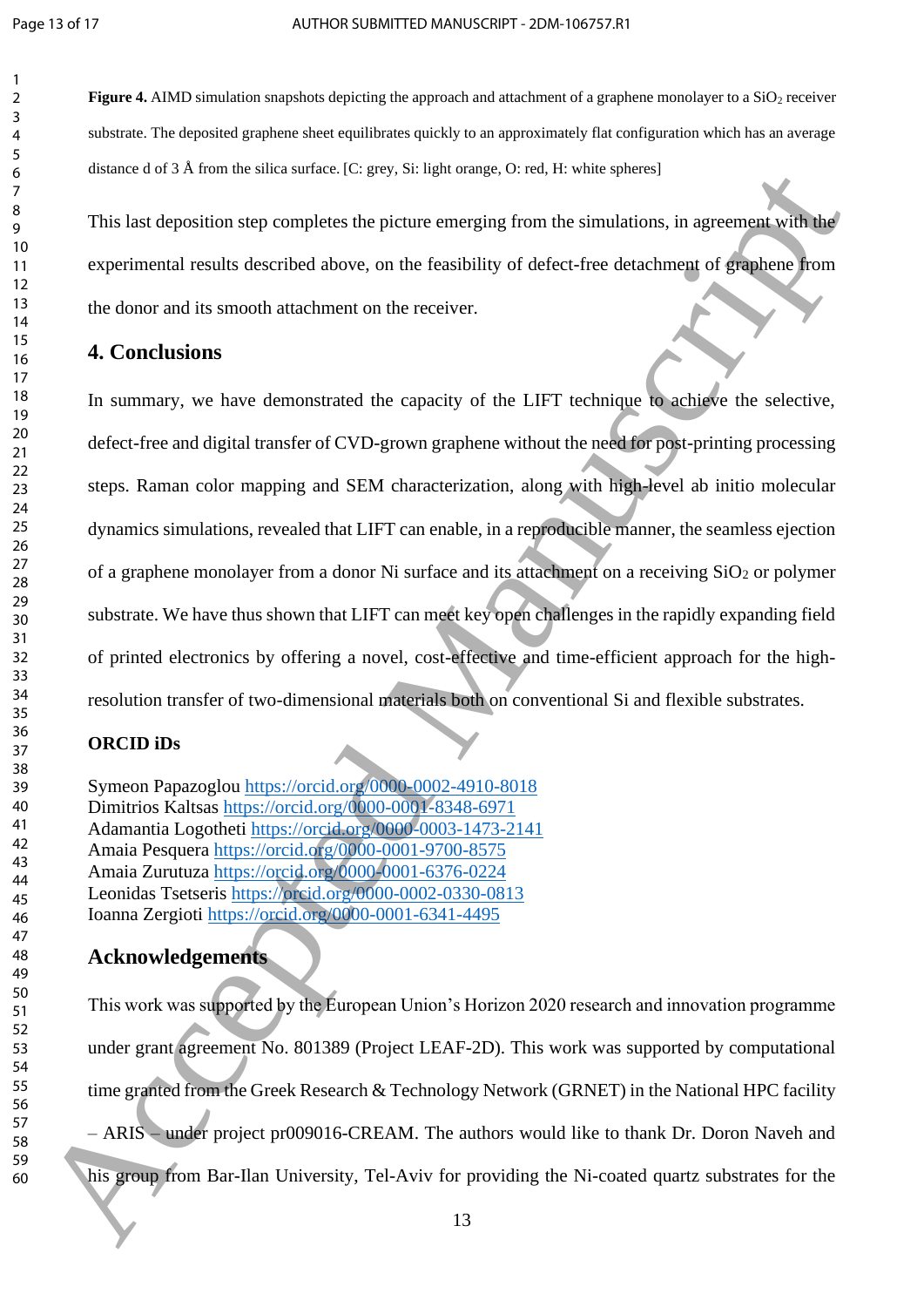laser printing experiments. The authors would also like to thank Dr. Kontos, Dr. Arfanis and Dr. Falaras for providing access to the Raman characterization facilities of the Institute of Physical Chemistry of the NCSR Demokritos and Dr. Raptis and Ms. Skoulikidou for the SEM measurements at the facilities of the Institute of Nanoscience and Nanotechnology of the NCSR Demokritos. Chemistry of the NCSR Demokritos and Dr. Raptis and Ms. Shoullkidon for the SEM measurements<br>
at the facilities of the Institute of Nanoscience and Nanoncelnology of the NCSR Demokration<br>
10 10<br>
10 10<br>
10 accepted Manuscr

# **Conflict of interest**

The authors declare no competing interests.

# **References**

1. Baumbauer C L et al. 2020 Printed, flexible, compact UHF-RFID sensor tags enabled by hybrid electronics *Sci. Rep*. **10 16543**

2. Singh R, Singh E, Nalwa H S 2017 Inkjet printed nanomaterial based flexible radio frequency identification (RFID) tag sensors for the internet of nano things *RSC Adv*. **7 48597-630**

3. Huang Q, Zhu Y 2019 Printing Conductive Nanomaterials for Flexible and Stretchable Electronics:

A Review of Materials, Processes, and Applications *Adv. Mater. Technol*. **4 1800546**

4. Ma S et al. 2015 Fabrication of Novel Transparent Touch Sensing Device via Drop-on-Demand Inkjet Printing Technique *ACS Appl. Mater. Interfaces* **7 21628–633**

5. Lee W et al. 2015 A fully roll-to-roll gravure-printed carbon nanotube-based active matrix for multi-touch sensors *Sci. Rep*. **5 17707**

6. Shiwaku R et al. 2018 A Printed Organic Amplification System for Wearable Potentiometric Electrochemical Sensors *Sci. Rep*. **8 3922**

7. Matsui H, Takeda Y, Tokito S 2019 Flexible and printed organic transistors: From materials to integrated circuits *Org. Electron*. **75 105432**

8. Jabari E, Ahmed F, Liravi F, Secor E B, Lin L, Toyserkani E 2019 2D printing of graphene: a review *2D Mater.* **6 042004**

9. Liang X et al. 2011 Toward clean and crackless transfer of graphene *ACS Nano* **5 9144-53**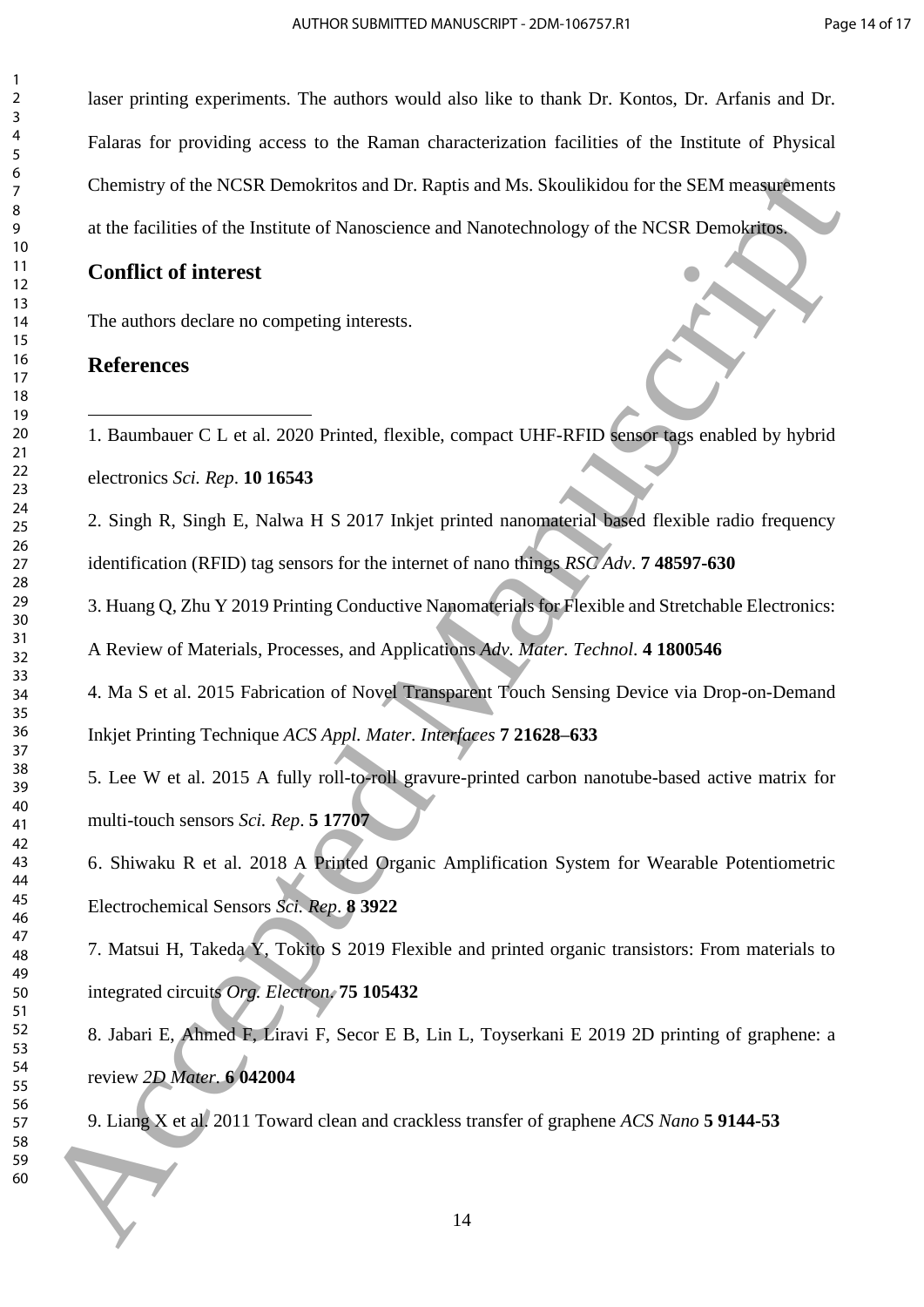| 2                            |
|------------------------------|
| 3                            |
|                              |
| 4                            |
| 5                            |
| 6                            |
|                              |
|                              |
| 8                            |
| $\mathbf$<br>)               |
|                              |
| 10                           |
| 1<br>$\mathbf{1}$            |
| 1<br>C                       |
|                              |
| 13                           |
| 1<br>4                       |
| 15                           |
|                              |
| 16                           |
| 1                            |
| 18                           |
|                              |
| 19                           |
| 20                           |
| $\overline{21}$              |
|                              |
| $\overline{2}$<br>,          |
| $\overline{2}$<br>3          |
| $\overline{24}$              |
|                              |
| 25                           |
| 26                           |
| $^{27}$                      |
|                              |
| 28                           |
| 29                           |
| 30                           |
|                              |
| $\overline{\textbf{3}}$      |
| $\overline{\mathbf{3}}$<br>, |
| $\overline{\mathbf{3}}$<br>3 |
|                              |
| 34                           |
| 35                           |
| 36                           |
|                              |
| 37                           |
| 38                           |
| $\frac{3}{2}$<br>C           |
|                              |
| 40                           |
| 41                           |
| 42                           |
| ξ                            |
| 4                            |
| 44                           |
| 45                           |
|                              |
| 46                           |
| 47                           |
| 48                           |
|                              |
| 49                           |
| 50                           |
| 51                           |
| 5<br>$\overline{c}$          |
|                              |
| 5.<br>ξ                      |
| 54                           |
| 55                           |
|                              |
| 56                           |
| 57                           |
| 58                           |
|                              |
| 59                           |

10. Kim K S et al. 2009 Large-scale pattern growth of graphene films for stretchable transparent electrodes *Nature* **10 706-10**

11. Johnson B et al. 2015 Institute of Photonic Sciences, Catalan Institution for Research and Advanced Studies, Corning (United States) US 9828285 B2

12. Seo J et al. 2018 Direct Graphene Transfer and Its Application to Transfer Printing Using

Mechanically Controlled, Large Area Graphene/Copper Freestanding Layer *Adv. Funct. Mater.* **28**

# 

13. Cha S, Cha M, Lee S, Kang J H, Kim C 2015 Low-Temperature, Dry Transfer-Printing of a Patterned Graphene Monolayer *Sci. Rep.* **5 17877**

14. Na S R et al. 2015 Selective Mechanical Transfer of Graphene from Seed Copper Foil Using Rate Effects *ACS Nano* **9 1325–35**

15. Moghadam F, Roh J S, Shin J E, Park H B 2020 *Sustainable Nanoscale Engineering: From Materials Design to Chemical Processing*, 1st Edition (Eds. G. Szekely, A. Livingston) Elsevier, Cambridge, MA, USA

16. Sul O, Kim K, Choi E, Kil J, Park W, Lee S B 2016 Reduction of hole doping of chemical vapor deposition grown graphene by photoresist selection and thermal treatment *Nanotechn.* **27 505205** 17. Koritsoglou O et al. 2019 Copper micro-electrode fabrication using laser printing and laser sintering processes for on-chip antennas on flexible integrated circuits *Opt. Mater. Expr*. **9 3046-58** 18. Goodfriend N T et al. 2018 Blister-based-laser-induced-forward-transfer: a non-contact, dry laserbased transfer method for nanomaterials *Nanotechn*. **29 385301**  11. Johnson H. e. at. 2015 Institute of Photomic Sciences, Catalan Institution for Research, and<br>
11. Johnson H. e. at. 2015 Institute of Photomic Sciences, Catalan Institute for Research and<br>
12. Seo J. et al. 2015 Direc

 . Boutopoulos C, Pandis C, Giannakopoulos K P, Pissis P, Zergioti I 2010 Direct laser immobilization of photosynthetic material on screen printed electrodes for amperometric biosensor *Appl. Phys. Lett.* **96 041104** 

20. Papazoglou  $\overline{S}$  et al. In-situ sequential laser transfer and laser reduction of graphene oxide films *Appl. Phys. Lett*. **112 183301**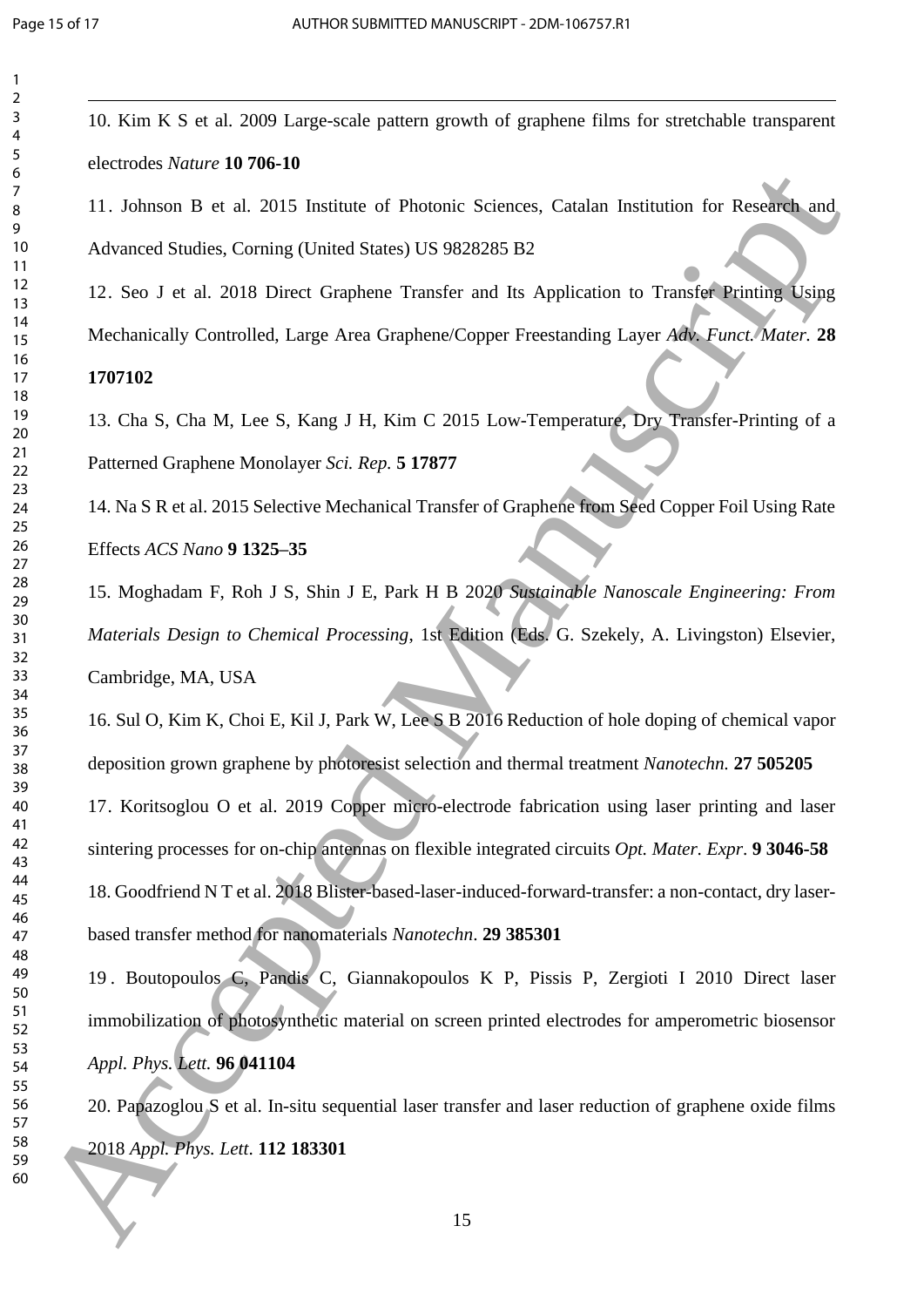21. Delaporte P, Alloncle A P 2015 Laser-induced forward transfer: A high resolution additive manufacturing technology (invited) *Opt. Laser Technol.* **78 33-41** 22. Serra P, Pique A 2018 Laser Induced Forward Transfer: Fundamentals and Applications *Adv. Mater. Technol.* **4 1800099** 23. Smits E C P, Walter A, de Leeuw D M, Asadi K 2017 Laser induced forward transfer of graphene *Appl. Phys. Lett.* **111 173101** 24. Yoo J H, Park J B, Ahn S, Grigoropoulos C P 2013 Laser Induced Direct Graphene Patterning and Simultaneous Transferring Method for Graphene Sensor Platform *Small* **9 4269-75** 25. Praeger M et al. 2020 Laser-induced backward transfer of monolayer graphene *Appl. Surf. Sci*. **147488** 26. Komlenok M S et al. 2020 Printing of Crumpled CVD Graphene via Blister-Based Laser-Induced Forward Transfer *Nanomaterials* **10 1103** Stanford M G et al. 2020 High-Resolution Laser-Induced Graphene. Flexible Electronics beyond the Visible Limit *ACS Appl. Mater. Interfaces* **12 10902–907** Li G 2019 Direct laser writing of graphene electrodes *J. Appl. Phys.* **127 010901** 29. Xiong Q L, Sha Z D, Pei Q X, Kitamura T, Li Z H 2018 Thermal damage and ablation behavior of graphene induced by ultrafast laser irradiation *J. Therm. Stresses* **41 1153-68** 30. Jeschke H O, Garcia M E, Bennemann K H 2001 Theory for the Ultrafast Ablation of Graphite Films *Phys. Rev. Lett.* **87 015003** 31. Miyamoto Y, Zhang H, Tománek D 2010 Photoexfoliation of Graphene from Graphite: An Ab Initio Study *Phys. Rev. Lett*. **104 208302** 32. Ferrari A C, Basko D M 2013 Raman spectroscopy as a versatile tool for studying the properties of graphene *Nature Nanotechnol*. **8 235-46** 33. Ferrari A C et al. 2006 Raman Spectrum of Graphene and Graphene Layers *Phys. Rev. Lett.* **97** 22. Sem P: Physics At 2018 Lister Induced Forward Transferr Fundamentals and Applications Adv.<br>
22. Sem P: Physics A 2008 Lister Induced Forward Transferr Fundamentals and Applications Adv.<br>
23. Smits LC P. Walter A, de L